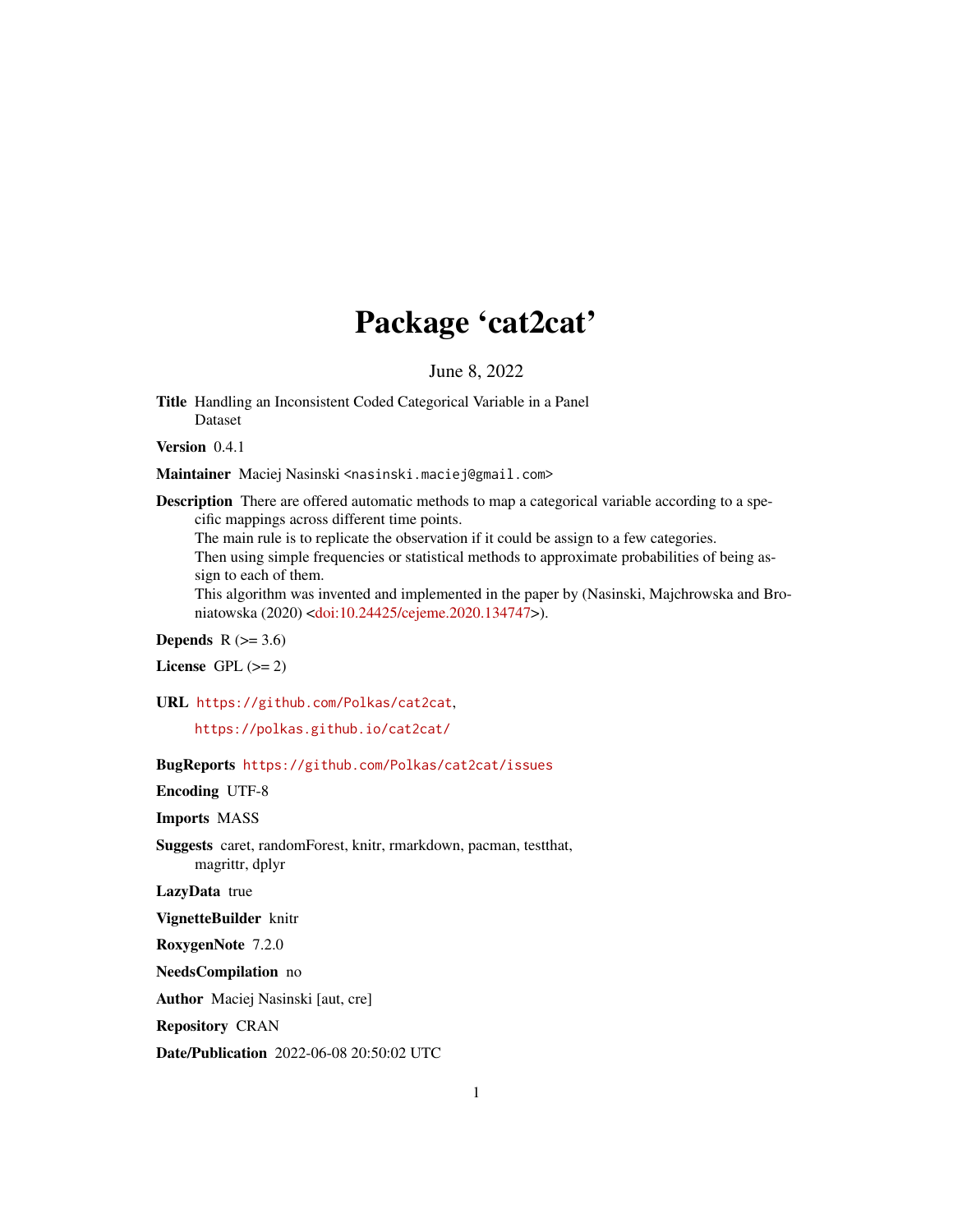### <span id="page-1-0"></span>R topics documented:

| Index | 20 |
|-------|----|

cat2cat *Automatic mapping of a categorical variable in a panel dataset according to a new encoding*

#### Description

This function is built to work for two time points at once. Thus for more periods some recursion will be needed. The prune\_c2c might be needed when we have many interactions to limit growing number of replications. This function might seems to be a complex at the first glance though it is built to offer a wide range of applications for complex tasks.

#### Usage

```
cat2cat(
 data = list(old = NULL, new = NULL, cat_var = NULL, cat_var_old = NULL, cat_var_new =
   NULL, id_var = NULL, time_var = NULL, multiplier_var = NULL, freqs_df = NULL),
  mappings = list(trans = NULL, direction = NULL),
 ml = list(data = NULL, cat_var = NULL, method = NULL, features = NULL, args = NULL)
)
```
#### Arguments

| data     | 'named list' with fields 'old', 'new', 'cat_var' (or 'cat_var_old' and 'cat_var_new'),<br>'time_var' and optional 'id_var', 'multiplier_var', 'freq_df'. |
|----------|----------------------------------------------------------------------------------------------------------------------------------------------------------|
| mappings | 'named list' with 2 fields 'trans' and 'direction'.                                                                                                      |
| ml       | 'named list' with up to 5 fields 'data', 'cat_var', 'method', 'features' and op-<br>tional 'args'.                                                       |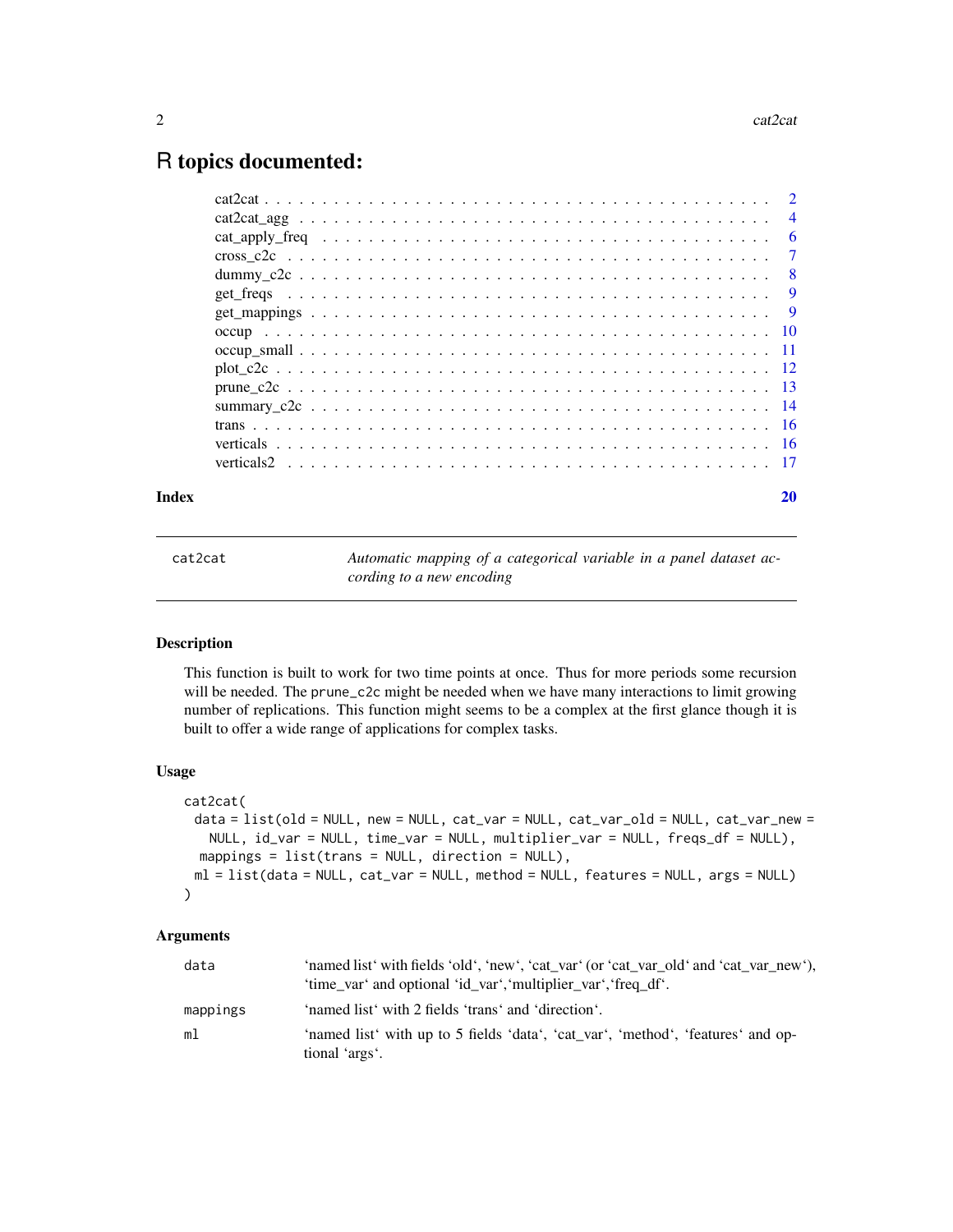#### $\alpha$ cat2cat  $\alpha$  3

#### Details

data args

- "old" data.frame older time point in a panel
- "new" data.frame more recent time point in a panel
- "cat\_var" character name of the categorical variable.
- "cat\_var\_old" optional character name of the categorical variable in the older time point. Default 'cat\_var'.
- "cat\_var\_new" optional character name of the categorical variable in the newer time point. Default 'cat\_var'.
- "time\_var" character name of the time variable.
- "id\_var" optional character name of the unique identifier variable if this is specified then for subjects observe in both periods the direct mapping is applied.
- "multiplier\_var" optional character name of the multiplier variable number of replication needed to reproduce the population
- "freqs\_df" optional data.frame with 2 columns where first one is category name and second counts. It is optional nevertheless will be very often needed, as give more control. It will be used to assess the probabilities. The multiplier variable is omit so sb has to apply it in this table.

mappings args

- "trans" data.frame with 2 columns transition table all categories for cat var in old and new datasets have to be included. First column contains an old encoding and second a new one. The transition table should to have a candidate for each category from the targeted for an update period.
- "direction" character direction "backward" or "forward"

optional ml args

- "data" data.frame dataset with features and the 'cat\_var'.
- "cat\_var" character the dependent variable name. It has to be compatible with the 'cat\_var' in the target period.
- "method" character vector one or a few from "knn", "rf" and "lda" methods "knn" k-NearestNeighbors, "lda" Linear Discrimination Analysis, "rf" Random Forest
- "features" character vector of features names where all have to be numeric or logical
- "args" optional list parameters: knn: k; rf: ntree

Without ml section only simple frequencies are assessed. When ml model is broken then weights from simple frequencies are taken. 'knn' method is recommended for smaller datasets.

#### Value

named list with 2 fields old an new - 2 data.frames. There will be added additional columns like index\_c2c, g\_new\_c2c, wei\_freq\_c2c, rep\_c2c, wei\_(ml method name)\_c2c. Additional columns will be informative only for a one data.frame as we always make a changes to one direction.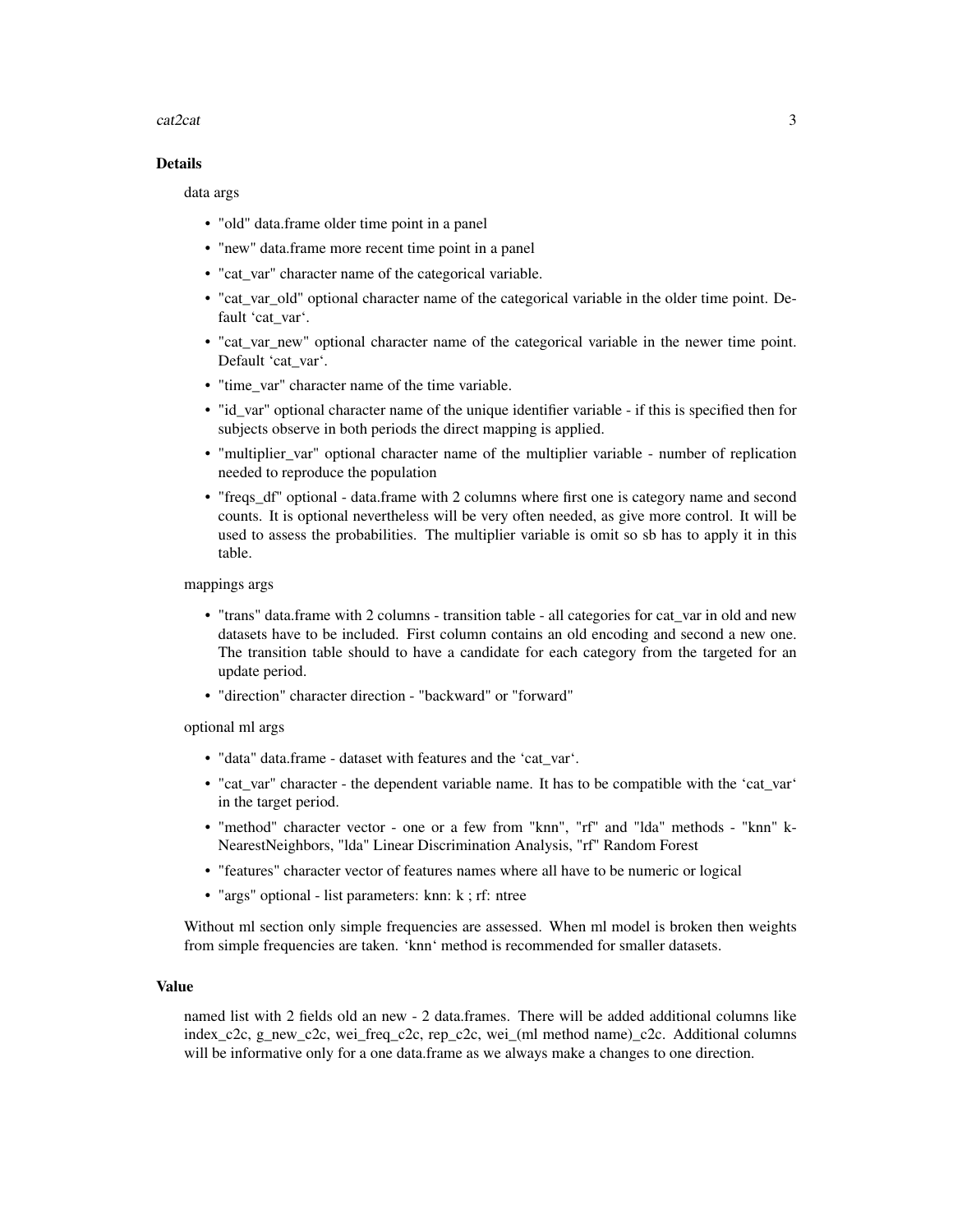The transition table should to have a candidate for each category from the targeted for an update period. The observation from targeted for an updated period without a matched category from base period is removed. If you want to leave NA values add 'c(NA, NA)' row to the 'trans' table. Please check the vignette for more information.

#### Examples

```
## Not run:
data(occup_small)
data(occup)
data(trans)
occup_old <- occup_small[occup_small$year == 2008, ]
occup_new <- occup_small[occup_small$year == 2010, ]
# default only simple frequencies
occup_simple <- cat2cat(
 data = list(old = occup_old, new = occup_new, cat_var = "code", time_var = "year"),
 mappings = list(trans = trans, direction = "forward")
\mathcal{L}# additionally add probabilities from knn
occup_ml <- cat2cat(
 data = list(old = occup\_old, new = occup\_new, cat\_var = "code", time\_var = "year"),mappings = list(trans = trans, direction = "forward"),
 ml = list(data = occup_old,
   cat\_var = "code",method = "knn",
   features = c("age", "sex", "edu", "exp", "parttime", "salary"),
    args = list(k = 10))
\mathcal{L}## End(Not run)
```
cat2cat\_agg *Manual mapping of a categorical variable according to a new encoding for aggregated panel dataset*

#### Description

Aggregate panel dataset - Manual mapping of a categorical variable according to a new encoding where user providing transitions with equations.

#### <span id="page-3-0"></span>Note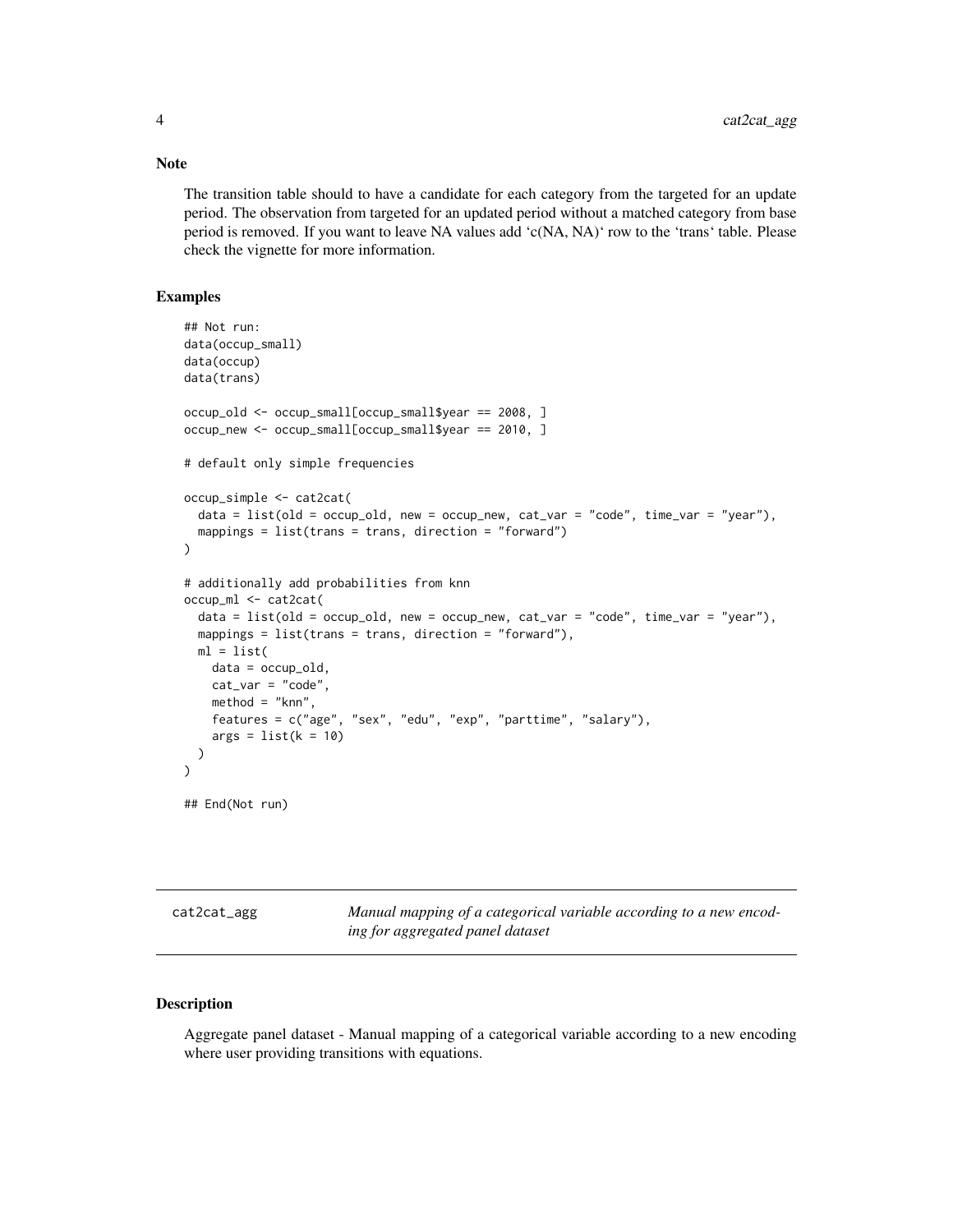#### cat2cat\_agg 5

#### Usage

```
cat2cat_agg(
 data = list(old = NULL, new = NULL, cat\_var = NULL, time\_var = NULL, freq\_var = NULL),...
)
```
#### Arguments

| data     | list with 5 named fields 'old', 'new', 'cat_var', 'time_var', 'freq_var'. |
|----------|---------------------------------------------------------------------------|
| $\cdots$ | equations where direction is set with any of '>', '<', '%>%', '%<%'.      |

#### Details

data argument - list with fields

- "old" data.frame older time point in the panel
- "new" data.frame more recent time point in the panel
- "cat\_var" character name of the categorical variable
- "time\_var" character name of time variable
- "freq\_var" character name of frequency variable

#### Value

list of two data.frame objects.

```
data(verticals)
agg_old <- verticals[verticals$v_date == "2020-04-01", ]
agg_new <- verticals[verticals$v_date == "2020-05-01", ]
## cat2cat_agg - could map in both directions at once although
## usually we want to have old or new representation
agg <- cat2cat_agg(
 data = list(old = agg_old,
   new = agg_new,
   cat_var = "vertical",
   time_var = "v_date",
   freq_var = "counts"
 ),
 Automotive %<% c(Automotive1, Automotive2),
 c(Kids1, Kids2) %>% c(Kids),
 Home %>% c(Home, Supermarket)
)
```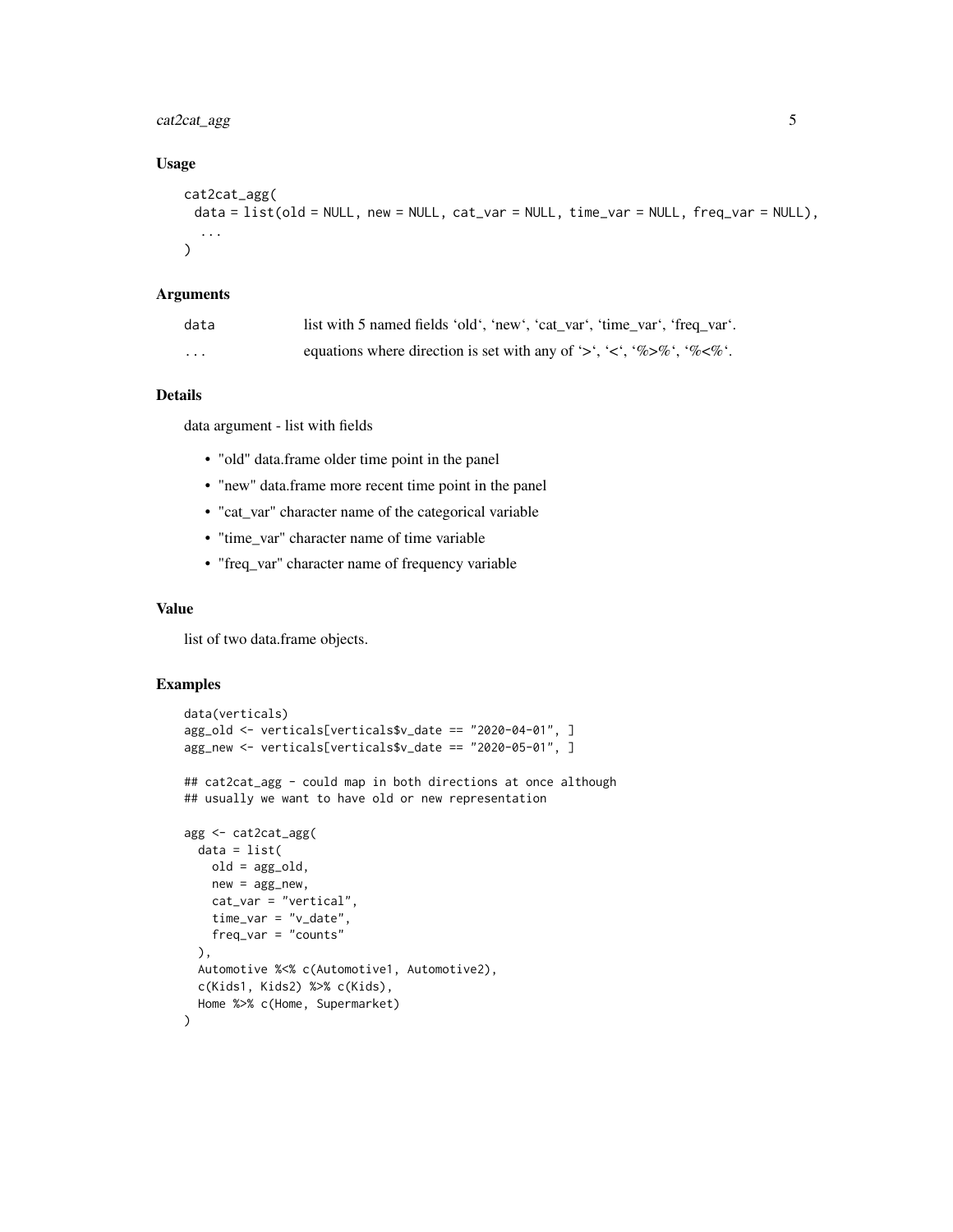<span id="page-5-0"></span>

#### Description

applying frequencies to the object returned by get\_mappings. We will get a symmetric object to returned one by get\_mappings function, nevertheless categories are replaced with frequencies. Frequencies for each category/key are sum to 1, so could be interpreted as probabilities.

#### Usage

cat\_apply\_freq(to\_x, freqs)

#### Arguments

| to_x  | list object returned by get_mappings. |
|-------|---------------------------------------|
| freqs | vector object returned by get_freqs.  |

#### Value

a list with 2 named lists 'to\_old' and 'to\_new'.

```
data(trans)
data(occup)
mappings <- get_mappings(trans)
mappings$to_old[1:4]
mappings$to_new[1:4]
mapp_p <- cat_apply_freq(
 mappings$to_old,
  get_freqs(
    occup$code[occup$year == "2008"],
    occup$multiplier[occup$year == "2008"]
  \lambda\mathcal{L}head(data.frame(I(mappings$to_old), I(mapp_p)))
mapp_p <- cat_apply_freq(
  mappings$to_new,
  get_freqs(
    occup$code[occup$year == "2010"],
    occup$multiplier[occup$year == "2010"]
  )
)
head(data.frame(I(mappings$to_new), I(mapp_p)))
```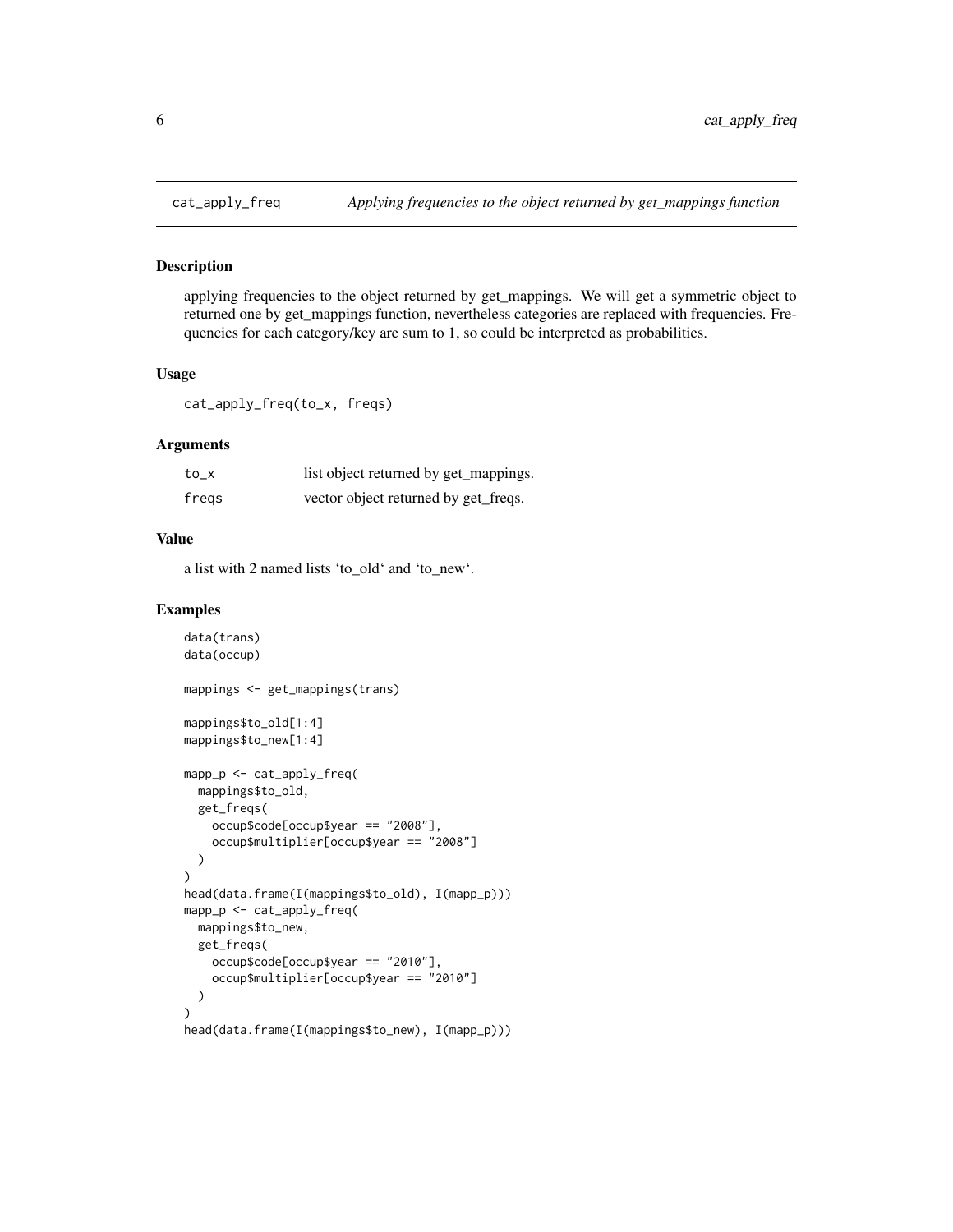<span id="page-6-0"></span>

#### Description

adding additional column which is a mix of weights columns by each row

#### Usage

```
cross_c2c(
  df,
  cols = colnames(df)[grepl("^wei_.*_c2c$", colnames(df))],
 weis = rep(1/length(cols), length(cols)),
 na.rm = TRUE
\lambda
```
#### Arguments

| df    | data.frame                                                                                            |
|-------|-------------------------------------------------------------------------------------------------------|
| cols  | character vector default all columns follow regex like "wei_.*_c2c"                                   |
| weis  | numeric vector Default vector the same length as cols and with equally spaced<br>values summing to 1. |
| na.rm | logical if NA should be skipped, default TRUE                                                         |

#### Value

data.frame with an additional column wei\_cross\_c2c

```
## Not run:
data(occup_small)
data(occup)
data(trans)
occup_old <- occup_small[occup_small$year == 2008, ]
occup_new <- occup_small[occup_small$year == 2010, ]
# mix of methods - forward direction, try out backward too
occup_mix <- cat2cat(
  data = list(old = occup_old, new = occup_new, cat_var = "code", time_var = "year"),
  mappings = list(trans = trans, direction = "backward"),
  ml = list(data = occup_new,
   cat\_var = "code",method = c("knn"),
   features = c("age", "sex", "edu", "exp", "parttime", "salary"),
```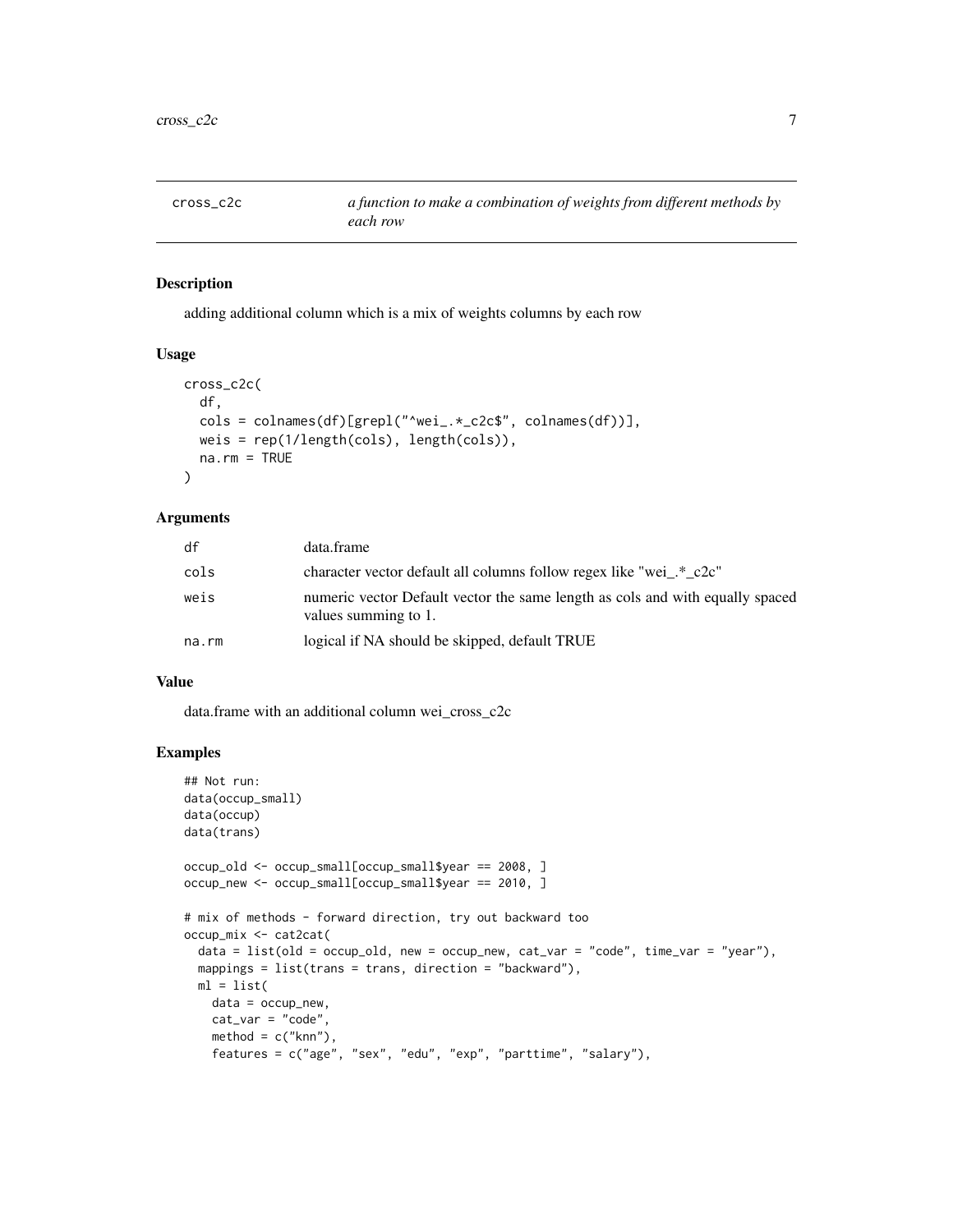```
args = list(k = 10, ntree = 20))
)
# correlation between ml model
occup_mix_old <- occup_mix$old
cor(occup_mix_old[occup_mix_old$rep_c2c != 1, c("wei_knn_c2c", "wei_freq_c2c")])
# cross all methods and subset one highest probability category for each subject
occup_old_highest1_mix <- prune_c2c(cross_c2c(occup_mix$old),
 column = "wei_cross_c2c", method = "highest1"
\mathcal{L}## End(Not run)
```
dummy\_c2c *Add default cat2cat columns to a 'data.frame'*

#### Description

a utils function to add default cat2cat columns to a 'data.frame'. It will be useful e.g. for a boarder periods which will not have additional 'cat2cat' columns.

#### Usage

dummy\_c2c(df, cat\_var, ml = NULL)

#### Arguments

| df      | 'data.frame'                                                                                        |
|---------|-----------------------------------------------------------------------------------------------------|
| cat_var | 'character' a categorical variable name.                                                            |
| ml      | 'character' vector of ml models applied, any of 'c("wei_knn_c2c", "wei_rf_c2c",<br>"wei lda c2c")'. |

#### Examples

## Not run: dummy\_c2c(airquality, "Month")

```
data(occup_small)#'
occup_old <- occup_small[occup_small$year == 2008, ]
dummy_c2c(occup_old, "code")
```
## End(Not run)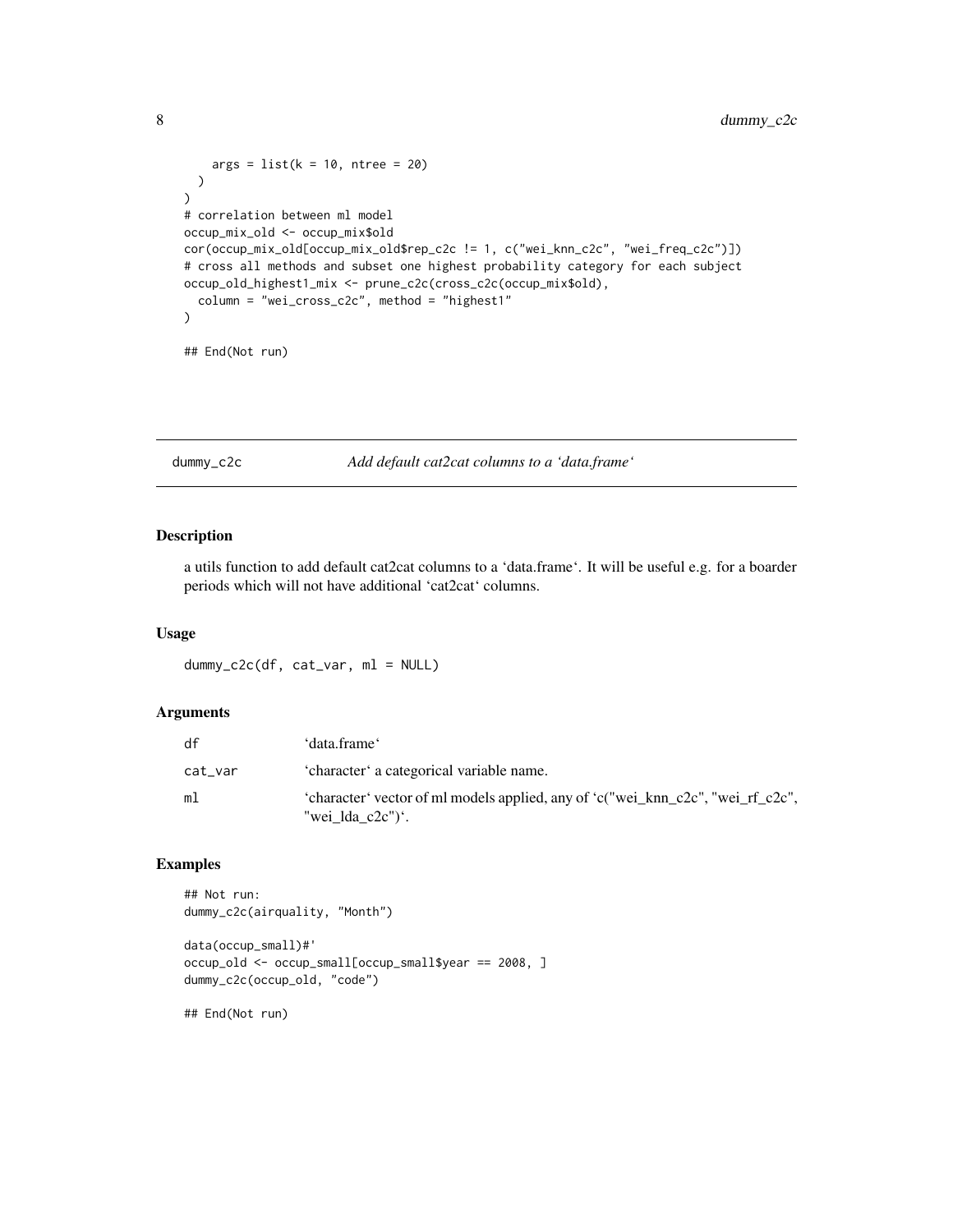<span id="page-8-0"></span>

#### Description

getting frequencies for a vector with an optional multiplier argument

#### Usage

get\_freqs(x, multiplier = NULL)

#### Arguments

|            | character vector categorical variable to summarize.                        |
|------------|----------------------------------------------------------------------------|
| multiplier | numeric vector how many times to repeat certain value, additional weights. |

#### Value

data.frame with two columns 'input' 'Freq'

#### Note

without multiplier variable it is a basic 'table' function wrapped with the 'as.data.frame' function. The 'table' function is used with the 'useNA = "ifany"' argument.

#### Examples

```
data(occup)
```

```
head(get_freqs(occup$code[occup$year == "2008"]))
head(get_freqs(occup$code[occup$year == "2010"]))
```
head(get\_freqs(occup\$code[occup\$year == "2008"], occup\$multiplier[occup\$year == "2008"])) head(get\_freqs(occup\$code[occup\$year == "2010"], occup\$multiplier[occup\$year == "2010"]))

get\_mappings *Transforming a transition table with mappings to two associative lists*

#### Description

to rearrange the one classification encoding into another, an associative list that maps keys to values is used. More precisely, an association list is used which is a linked list in which each list element consists of a key and value or values. An association list where unique categories codes are keys and matching categories from next or previous time point are values. A transition table is used to build such associative lists.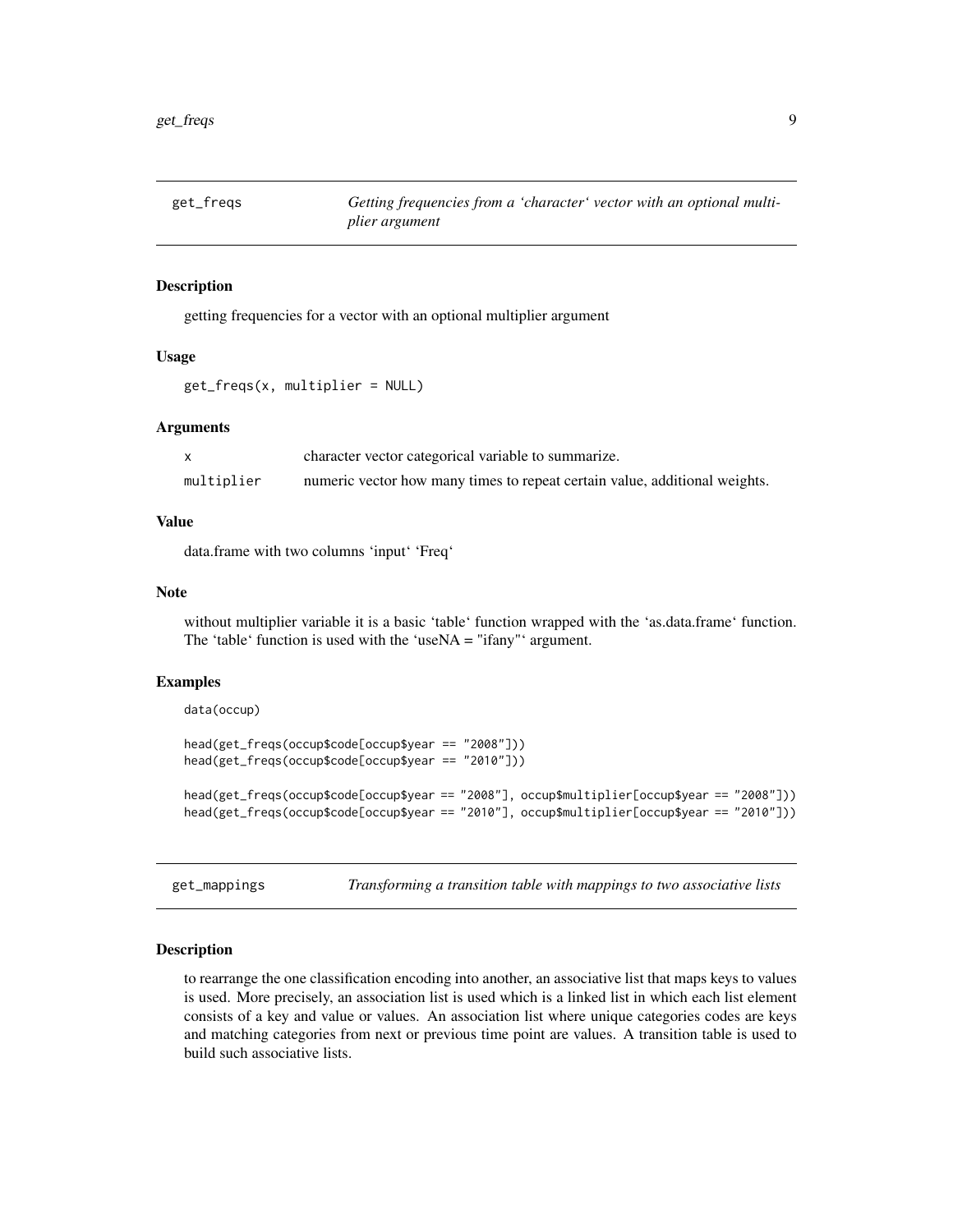#### <span id="page-9-0"></span>Usage

 $get_mappings(x = data.frame())$ 

#### Arguments

x data.frame or matrix - transition table with 2 columns where first column is assumed to be the older encoding.

#### Details

the named list will be a more efficient solution than hash map as we are not expecting more than a few thousand keys.

#### Value

a list with 2 named lists 'to\_old' and 'to\_new'.

#### Examples

data(trans)

```
mappings <- get_mappings(trans)
mappings$to_old[1:4]
mappings$to_new[1:4]
```
occup *Occupational dataset*

#### Description

Occupational dataset

#### Usage

occup

#### Format

A data frame with around 70000 observations and 12 variables.

id integer id

age numeric age of a subject

- sex numeric sex of a subject
- edu integer edu level of education of a subject where lower means higher 1 for at least master degree
- exp numeric exp number of experience years for a subject
- district integer district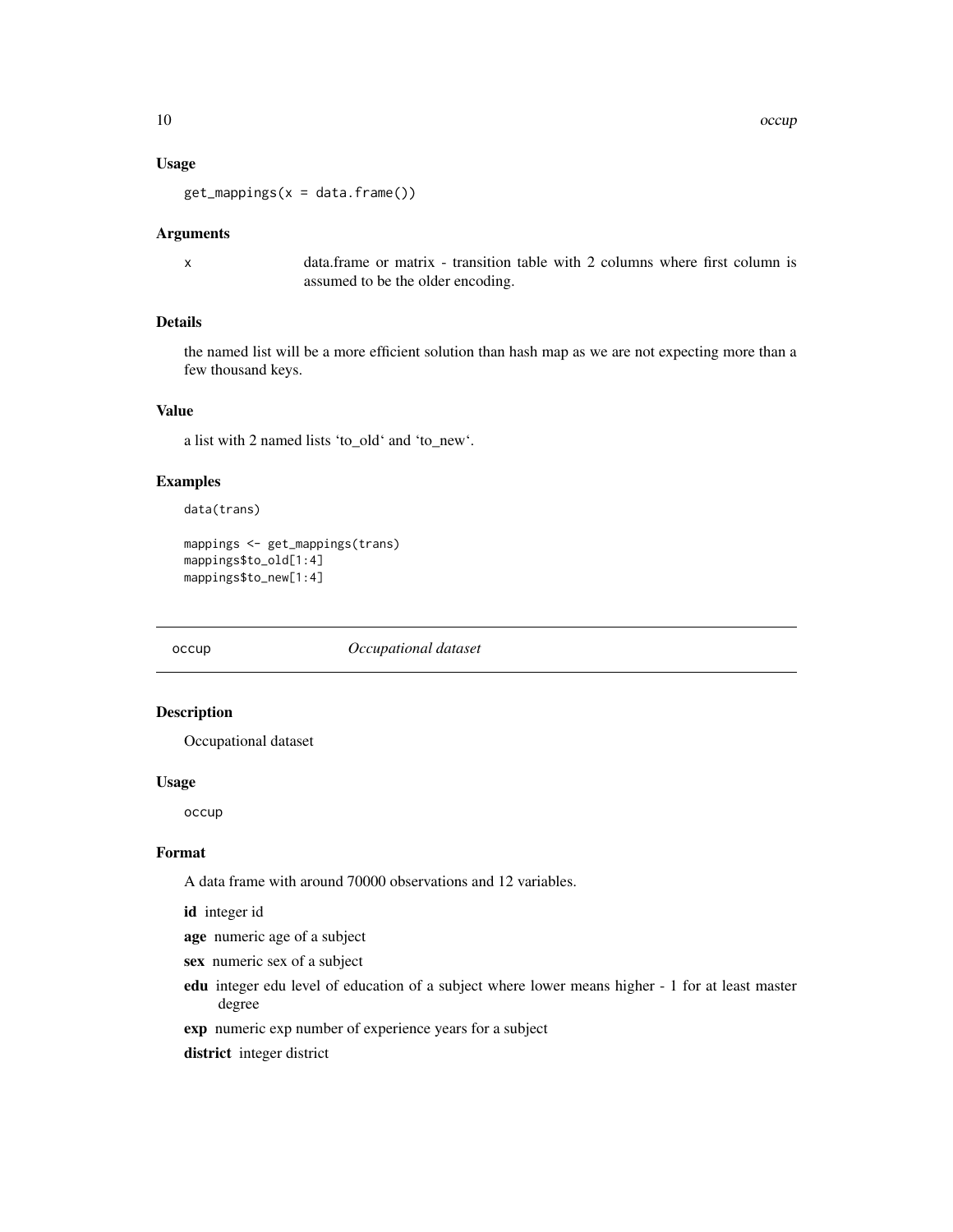#### <span id="page-10-0"></span>occup\_small 11

parttime numeric contract type regards time where 1 mean full-time (work a whole week)

salary numeric salary per year

code character code - occupational code

multiplier numeric multiplier for the subject to reproduce a population - how many of such subjects in population

year integer year

code4 character code - occupational code - first 4 digits

#### Details

occup dataset is an example of unbalance panel dataset. This is a simulated data although there are applied a real world characteristics from national statistical office survey. The original survey is anonymous and take place every two years. It is presenting a characteristics from randomly selected company and then using k step procedure employees are chosen.

occupational dataset

occup\_small *Occupational dataset - small one*

#### **Description**

Occupational dataset - small one

#### Usage

occup\_small

#### Format

A data frame with around 8000 observations and 12 variables.

id integer id

age numeric age of a subject

sex numeric sex of a subject

edu integer edu level of education of a subject where lower means higher - 1 for at least master degree

exp numeric exp number of experience years for a subject

district integer district

parttime numeric contract type regards time where 1 mean full-time (work a whole week)

salary numeric salary per year

code character code - occupational code

multiplier numeric multiplier for the subject to reproduce a population - how many of such subjects in population

year integer year

code4 character code - occupational code - first 4 digits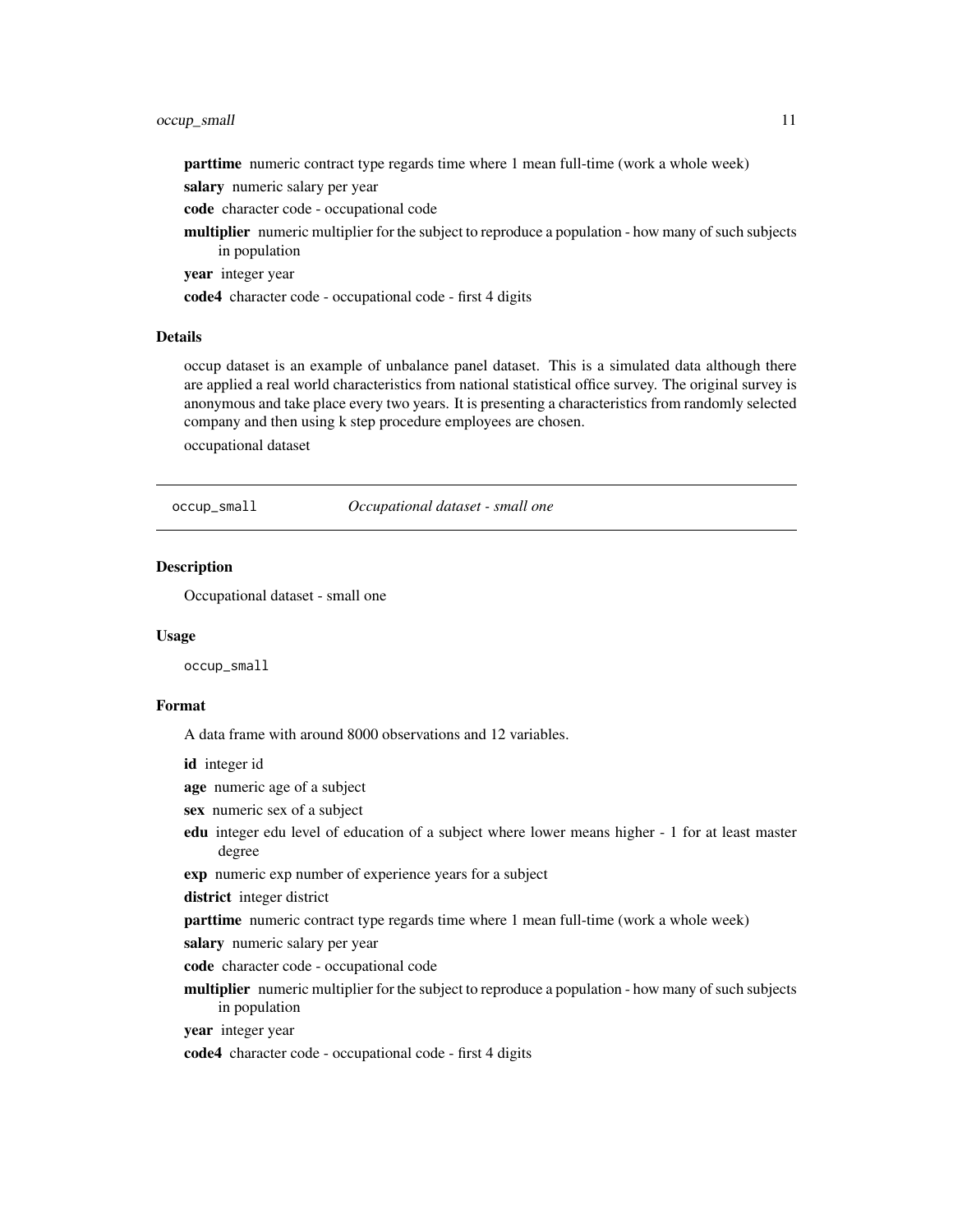#### Details

occup dataset is an example of unbalance panel dataset. This is a simulated data although there are applied a real world characteristics from national statistical office survey. The original survey is anonymous and take place every two years. It is presenting a characteristics from randomly selected company and then using k step procedure employees are chosen.

occupational dataset

#### Examples

```
set.seed(1234)
data(occup)
occup_small <- occup[sort(sample(nrow(occup), 8000)), ]
```
plot\_c2c *Summary plots for cat2cat results*

#### Description

This function help to understand properties of cat2cat results. It is recommended to run it before further processing, like next iterations.

#### Usage

```
plot_c2c(data, weis = "wei_freq_c2c", type = c("both", "hist", "bar"))
```
#### Arguments

| data | data.frame - one of the data.frames returned by the 'cat2cat' function.                            |
|------|----------------------------------------------------------------------------------------------------|
| weis | character - name of a certain wei_*_c2c column, added by cat2cat function.<br>Default wei freg c2c |
| type | character - one of 3 types "both", "hist", "bar"'.                                                 |

#### Value

base plot graphics

#### Note

It will work only for data.frame produced by cat2cat function.

<span id="page-11-0"></span>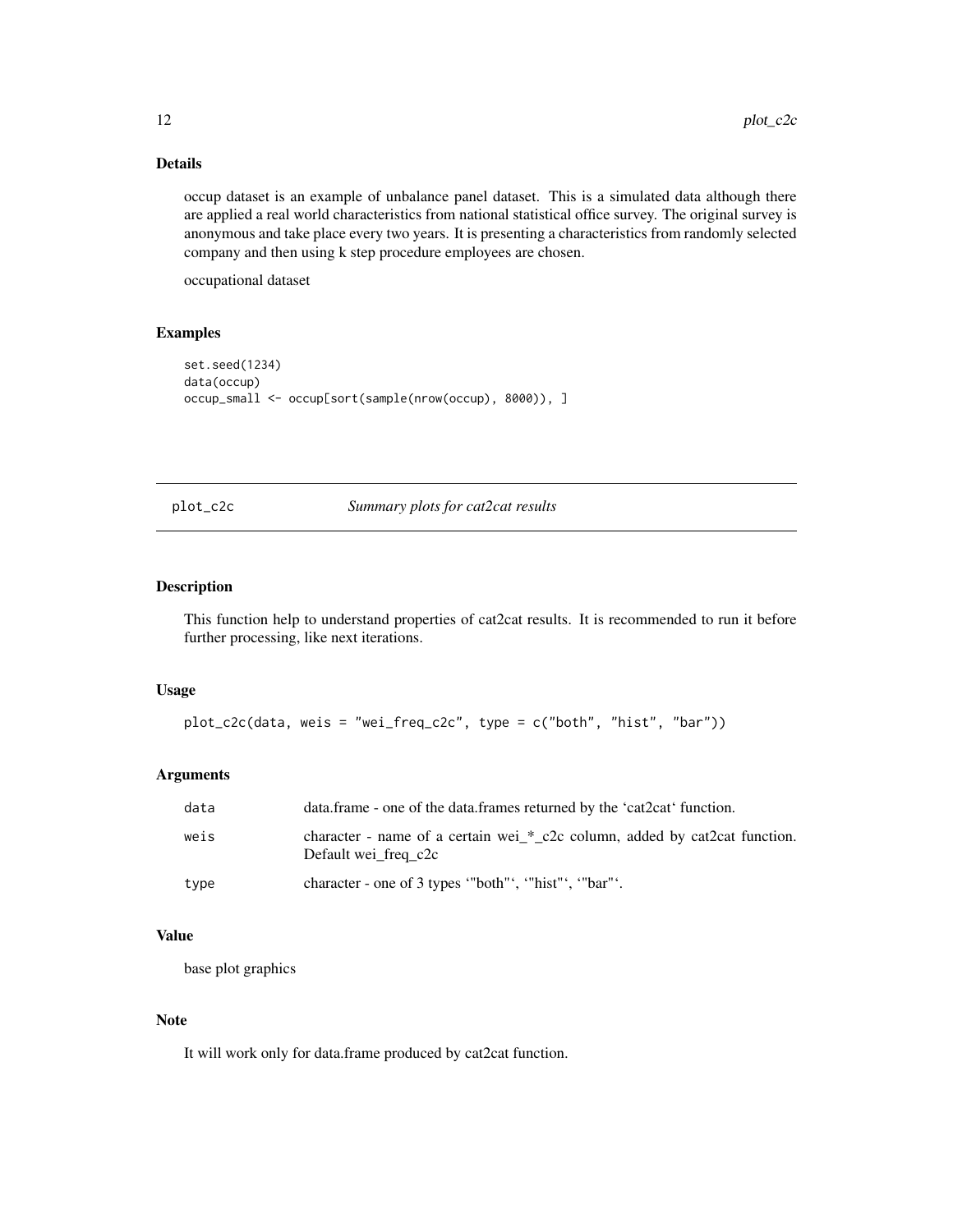#### <span id="page-12-0"></span> $prune\_c2c$  13

#### Examples

```
data(occup_small)
occup_old <- occup_small[occup_small$year == 2008, ]
occup_new <- occup_small[occup_small$year == 2010, ]
occup_2 <- cat2cat(
  data = list(old = occup_old, new = occup_new, cat_var = "code", time_var = "year"),
  mappings = list(trans = trans, direction = "backward")
)
plot_c2c(occup_2$old, type = c("both"))
plot_c2c(occup_2$old, type = c("hist"))
plot_c2c(occup_2$old, type = c("bar"))
```
prune\_c2c *A set of prune methods which will be useful after transition process*

#### Description

user could specify one from four methods to prune replications

#### Usage

```
prune_c2c(
  df,
  index = "index_c2c",
  column = "wei_freq_c2c",
 method = "nonzero",
 percent = 50
)
```
#### Arguments

| df      | data.frame                                                                                            |
|---------|-------------------------------------------------------------------------------------------------------|
| index   | character default wei_freq_c2c                                                                        |
| column  | character default index c2c                                                                           |
| method  | character one of four available methods: default "nonzero", "highest", "high-<br>$est1$ ", "morethan" |
| percent | integer from $0$ to 99                                                                                |

#### Details

method - specify method to reduce number of replications

- "nonzero" remove nonzero probabilities
- "highest" leave only highest probabilities for each subject- accepting ties
- "highest1" leave only highest probabilities for each subject- not accepting ties so always one is returned
- "morethan" leave rows where a probability is higher than value specify by percent argument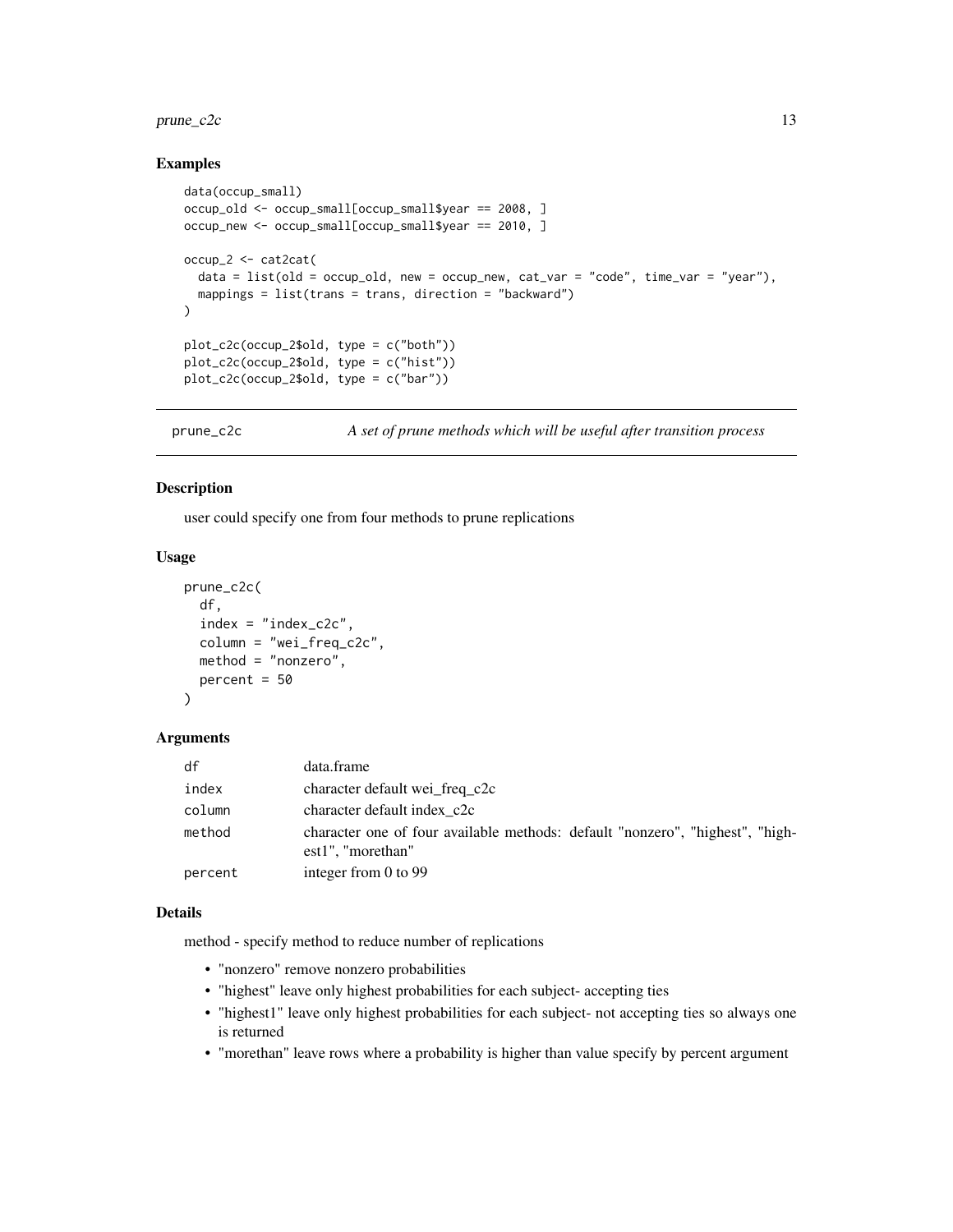#### Value

data.frame

#### Examples

```
## Not run:
data(occup_small)
data(occup)
data(trans)
occup_old <- occup_small[occup_small$year == 2008, ]
occup_new <- occup_small[occup_small$year == 2010, ]
occup_ml <- cat2cat(
  data = list(old = occup_old, new = occup_new, cat_var = "code", time_var = "year"),
  mappings = list(trans = trans, direction = "backward"),
  ml = list(data = occup_new,cat_var = "code",
   method = "knn",
   features = c("age", "sex", "edu", "exp", "parttime", "salary"),
   args = list(k = 10))
\mathcal{L}prune_c2c(occup_ml$old, method = "nonzero")
prune_c2c(occup_ml$old, method = "highest")
prune_c2c(occup_ml$old, method = "highest1")
prune_c2c(occup_ml$old, method = "morethan", percent = 90)
prune_c2c(occup_ml$old, column = "wei_knn_c2c", method = "nonzero")
## End(Not run)
```

| summary_c2c |         |  | Adjusted summary for linear regression when based on replicated |  |  |
|-------------|---------|--|-----------------------------------------------------------------|--|--|
|             | dataset |  |                                                                 |  |  |

#### Description

adjusting lm object results according to original number of degree of freedom. The standard errors, t statistics and p values have to be adjusted because of replicated rows.

#### Usage

```
summary_c2c(x, df_old, df_new = x$df.residual)
```
<span id="page-13-0"></span>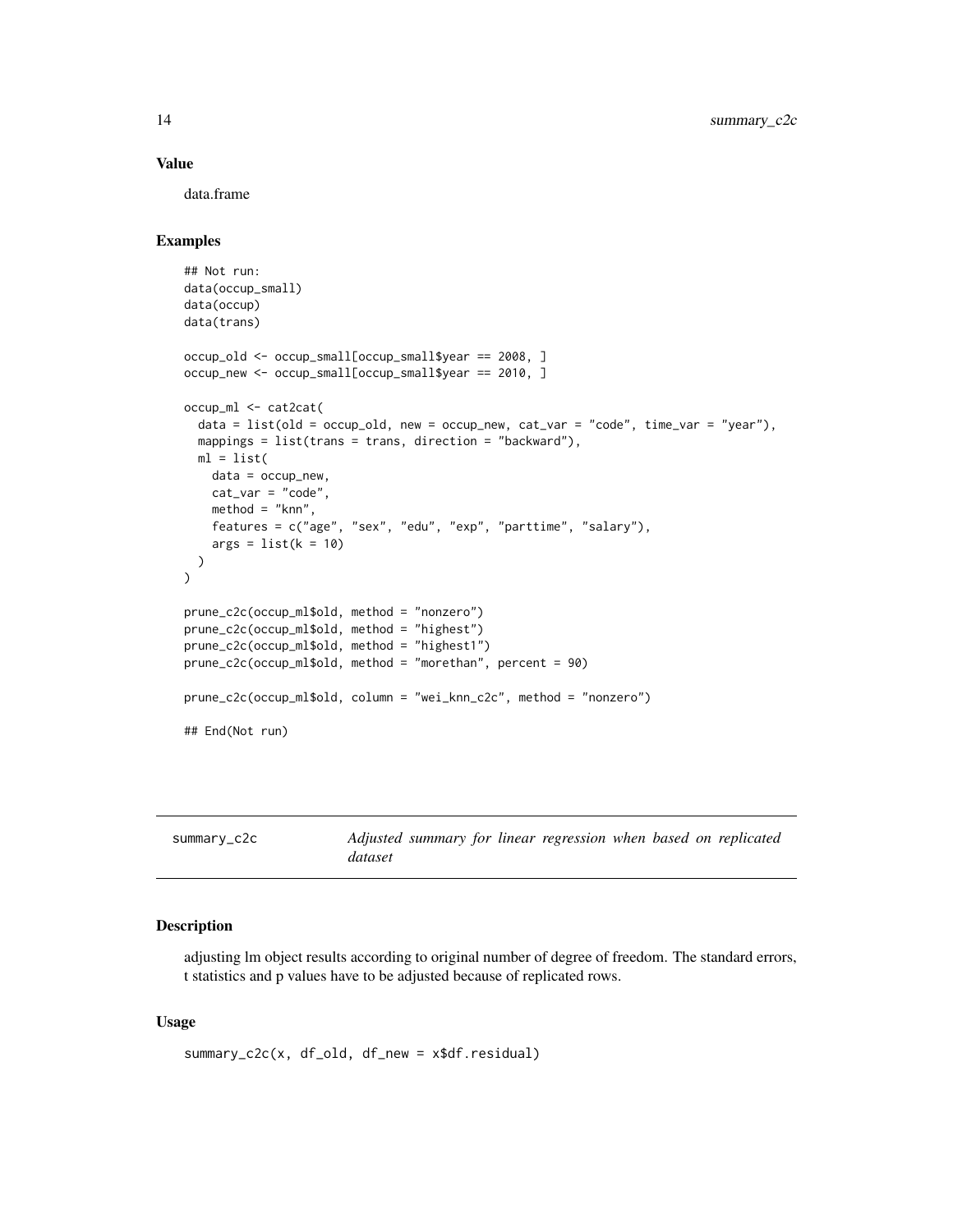#### summary\_c2c 15

#### **Arguments**

| X.     | lm object                                                                                      |
|--------|------------------------------------------------------------------------------------------------|
| df old | integer number of d.f in original dataset. For bigger datasets 'nrow' should be<br>sufficient. |
| df new | integer number of d.f in dataset with replicated rows, Default: x\$df.residual                 |

#### Details

The size of the correction is equal to sqrt(df\_new / df\_old). Where standard errors are multiplied and t statistics divided by it. In most cases the default df\_new value should be used.

#### Value

data.frame with additional columns over a regular summary.lm output, like correct and statistics adjusted by it.

```
data(occup_small)
data(trans)
occup_old <- occup_small[occup_small$year == 2008, ]
occup_new <- occup_small[occup_small$year == 2010, ]
occup_2 <- cat2cat(
  data = list(old = occup_old, new = occup_new, cat_var = "code", time_var = "year"),
  mappings = list(trans = trans, direction = "backward"),
  ml = list(data = occup_new,cat\_var = "code",method = "knn",
    features = c("age", "sex", "edu", "exp", "parttime", "salary"),
    args = list(k = 10))
\mathcal{L}# Regression
# we have to adjust size of std as we artificialy enlarge degrees of freedom
lms \leftarrow \text{lm}(I(\text{log}(salary)) \sim age + sex + factor(edu) + parttime + exp, occup_2$old,weights = multiplier * wei_freq_c2c
\mathcal{L}summary_c2c(lms, df_old = nrow(occup_old))
```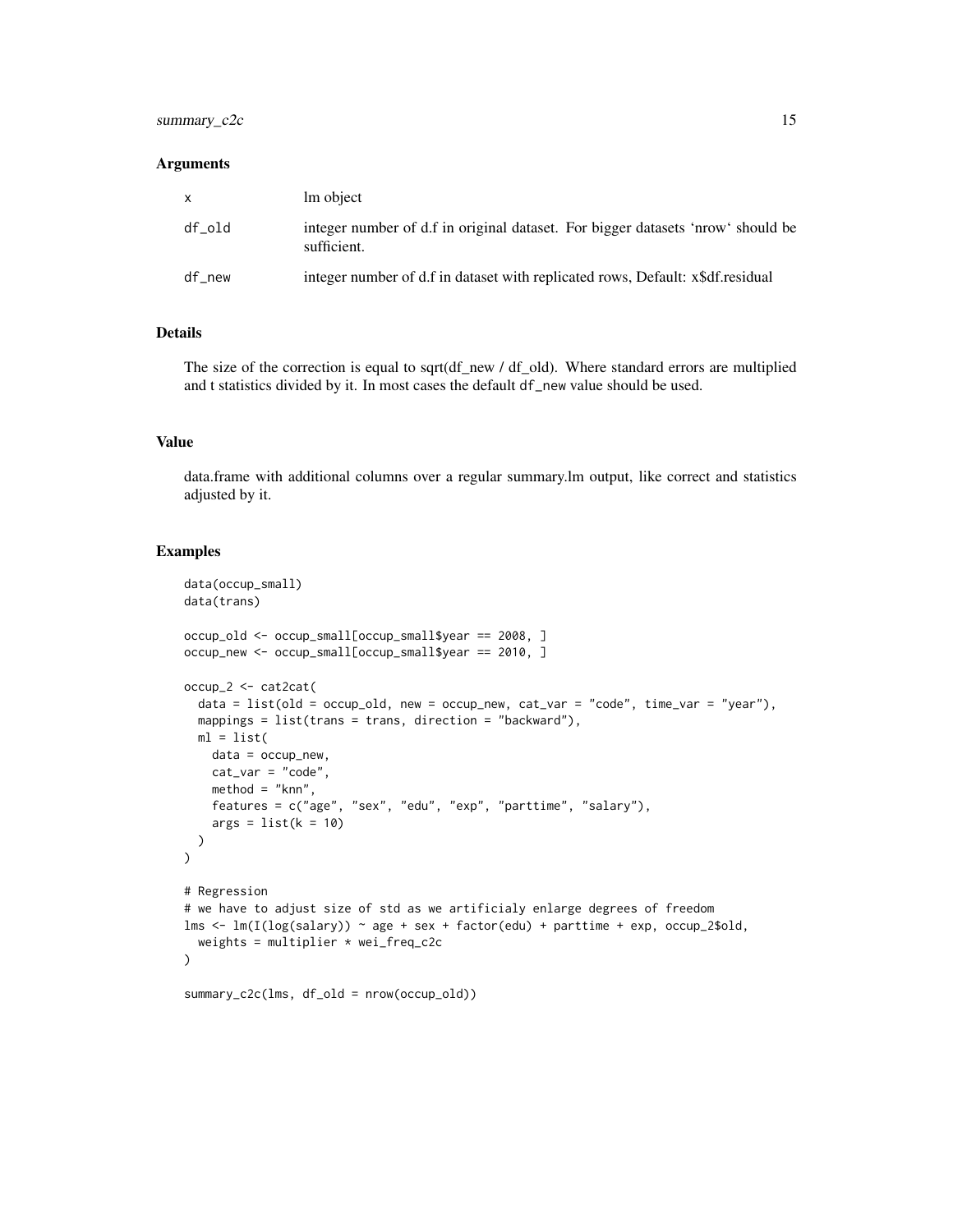<span id="page-15-0"></span>16 verticals and the contract of the contract of the contract of the contract of the contract of the contract of the contract of the contract of the contract of the contract of the contract of the contract of the contract

trans *trans dataset containing transitions between old (2008) and new (2010) occupational codes. This table could be used to map encodings in both directions.*

#### Description

trans dataset containing transitions between old (2008) and new (2010) occupational codes. This table could be used to map encodings in both directions.

#### Usage

trans

#### Format

A data frame with 2693 observations and 2 variables.

old character an old encoding of a certain occupation

new character a new encoding of a certain occupation

#### Details

transition table for occupations where first column contains old encodings and second one a new encoding

verticals *verticals dataset*

#### Description

verticals dataset

#### Usage

verticals

#### Format

A data frame with 21 observations and 4 variables.

vertical character an certain sales vertical

sales numeric a size of sale

counts integer counts size

v\_date character Date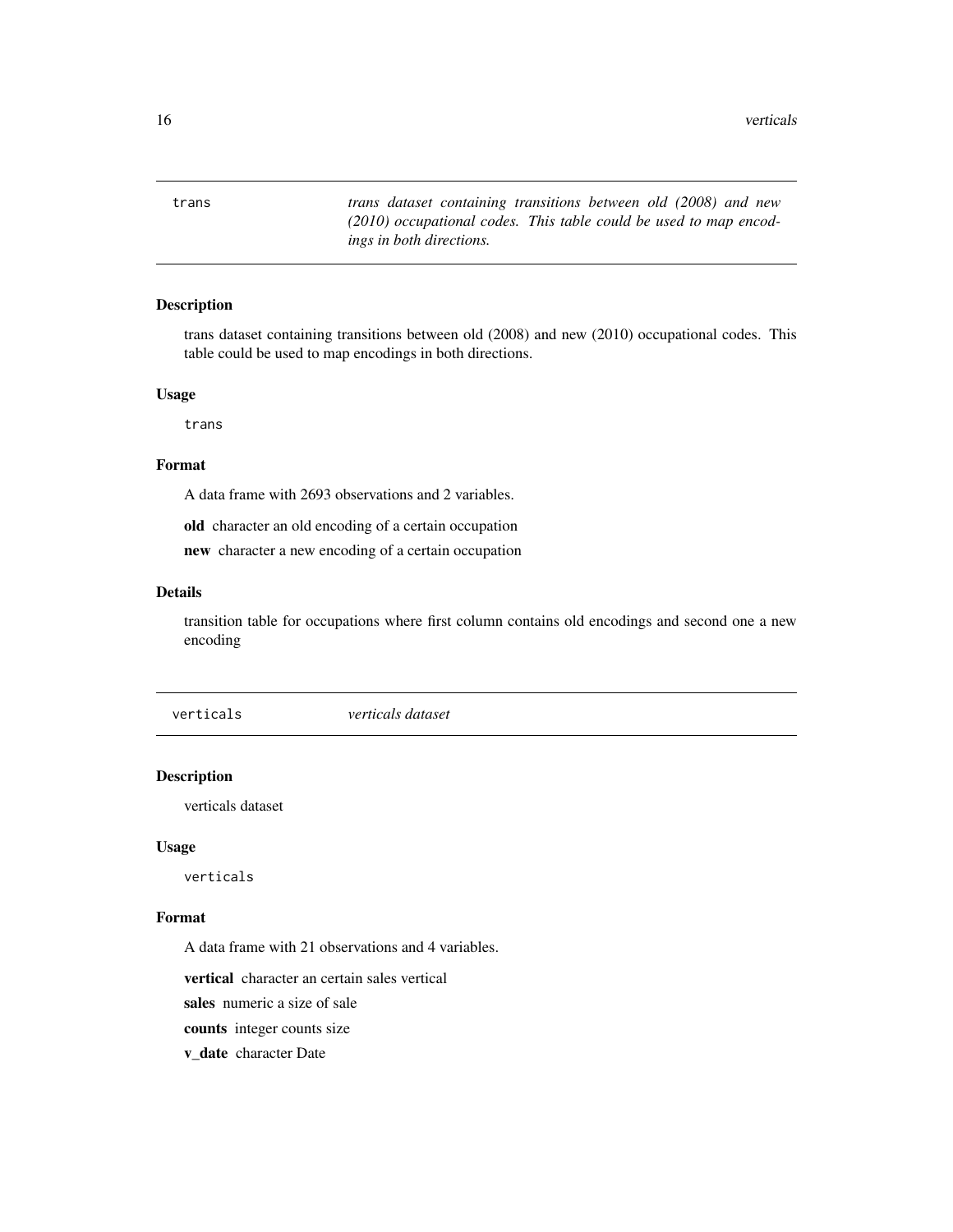#### <span id="page-16-0"></span>verticals 2 17

#### Details

random data - aggregate sales across e-commerce verticals

#### Examples

```
set.seed(1234)
agg_old <- data.frame(
  vertical = c("Electronics", "Kids1", "Kids2", "Automotive", "Books",
    "Clothes", "Home", "Fashion", "Health", "Sport"
 ),
  sales = rnorm(10, 100, 10),
  counts = rgeom(10, 0.0001),
  v_date = rep("2020-04-01", 10), stringsAsFactors = FALSE
\lambdaagg_new <- data.frame(
  vertical = c("Electronics", "Supermarket", "Kids", "Automotive1",
    "Automotive2", "Books", "Clothes", "Home", "Fashion", "Health", "Sport"
  ),
  sales = rnorm(11, 100, 10),counts = rgeom(11, 0.0001),v_date = rep("2020-05-01", 11), stringsAsFactors = FALSE
\mathcal{L}verticals <- rbind(agg_old, agg_new)
```
verticals2 *verticals2 dataset*

#### Description

verticals2 dataset

#### Usage

verticals2

#### Format

A data frame with 202 observations and 4 variables.

ean product ean

vertical character an certain sales vertical

sales numeric a size of sale

v\_date character Date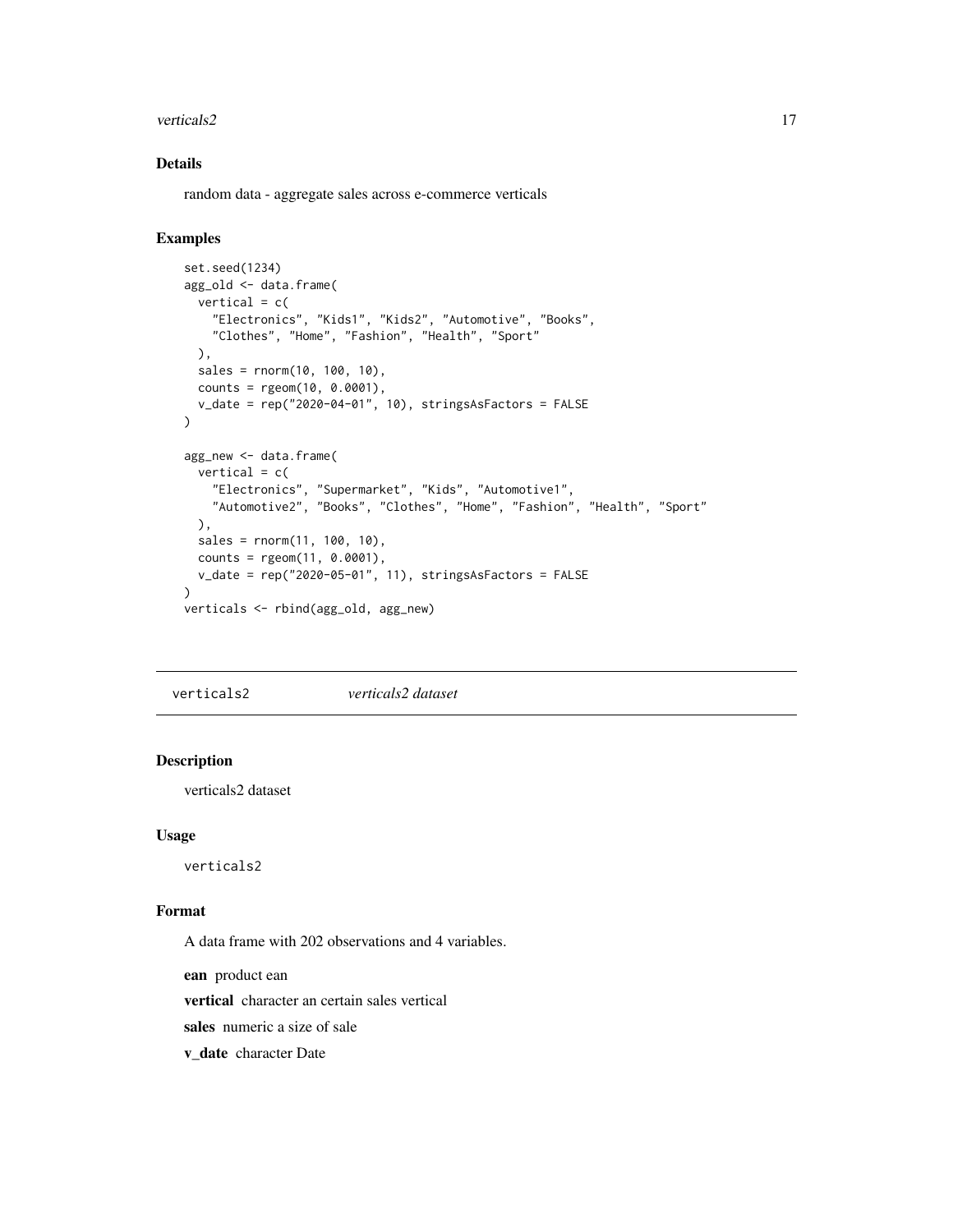#### Details

random data - single products sales across e-commerce verticals

```
set.seed(1234)
vert_old <- data.frame(
  ean = 90000001:90000020,
  vertical = sample(c)"Electronics", "Kids1", "Kids2", "Automotive", "Books",
    "Clothes", "Home", "Fashion", "Health", "Sport"
  ), 20, replace = TRUE),
  sales = rnorm(20, 100, 10),
  v_{\text{a}}date = rep("2020-04-01", 20), stringsAsFactors = FALSE
\lambdavert_old2 <- data.frame(
  ean = 90000021:90000100,
  vertical = sample(c()"Electronics", "Kids1", "Kids2", "Automotive", "Books",
    "Clothes", "Home", "Fashion", "Health", "Sport"
  ), 80, replace = TRUE),
  sales = rnorm(80, 100, 10),
  v_date = rep("2020-04-01", 80), stringsAsFactors = FALSE
)
vert_new <- vert_old2
vert_new$sales <- rnorm(nrow(vert_new), 80, 10)
vert_new$v_date <- "2020-05-01"
vert_new$vertical[vert_new$vertical %in% c("Kids1", "Kids2")] <- "Kids"
vert_new$vertical[vert_new$vertical %in% c("Automotive")] <-
  sample(c("Automotive1", "Automotive2"), sum(vert_new$vertical %in% c("Automotive")),
   replace = TRUE
  )
vert_new$vertical[vert_new$vertical %in% c("Home")] <-
 sample(c("Home", "Supermarket"), sum(vert_new$vertical %in% c("Home")), replace = TRUE)
vert_new2 <- data.frame(
  ean = 90000101:90000120,
  vertical = sample(c()"Electronics", "Supermarket", "Kids", "Automotive1",
    "Automotive2", "Books", "Clothes", "Home",
    "Fashion", "Health", "Sport"
  ), 20,
  replace = TRUE
  ),
  sales = rnorm(20, 100, 10),
  v_date = rep("2020-05-01", 20), stringsAsFactors = FALSE
)
verticals2 <- rbind(
  rbind(vert_old, vert_old2),
```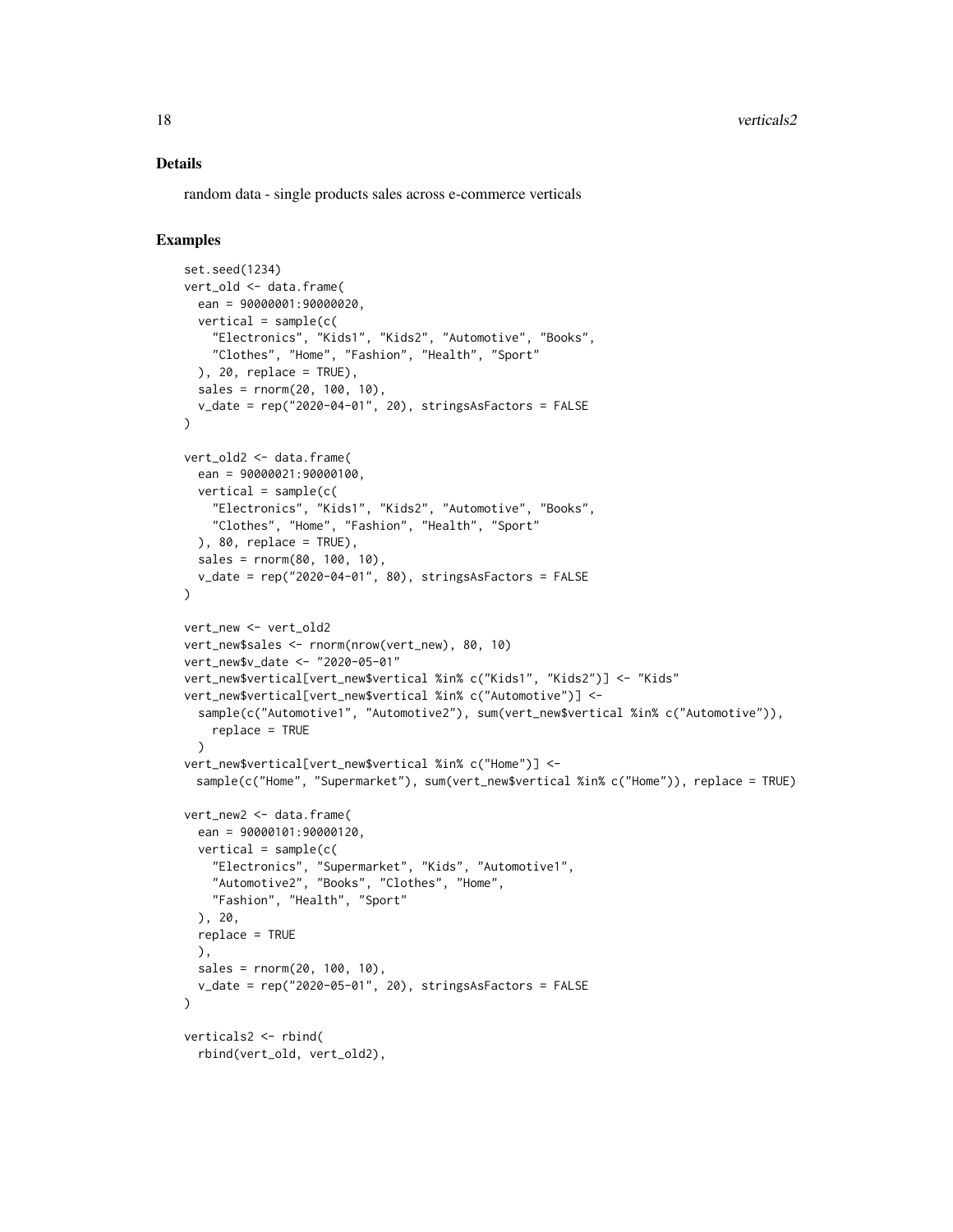#### verticals 2 and 19

```
rbind(vert_new, vert_new2)
\lambdaverticals2$vertical <- as.character(verticals2$vertical)
```